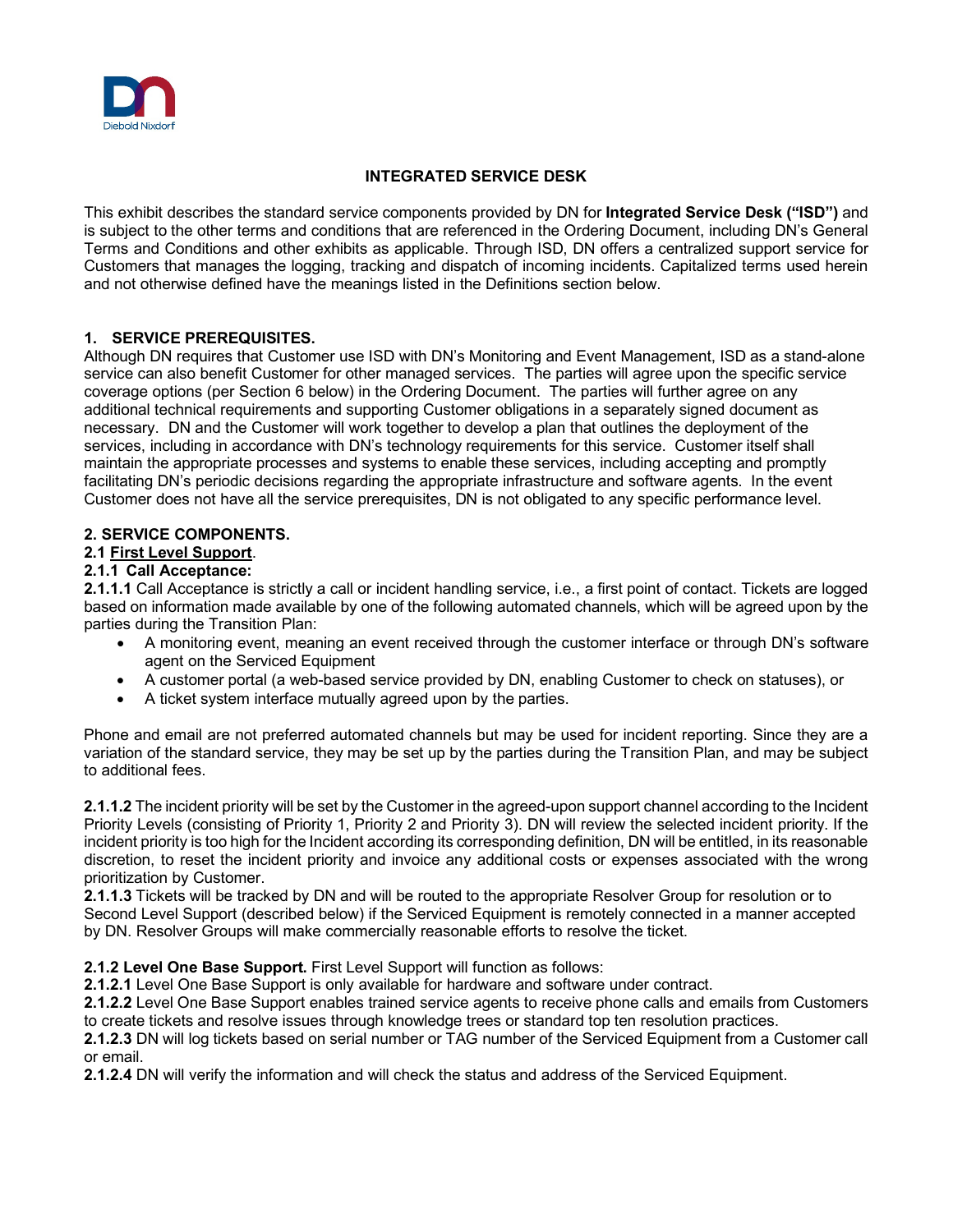**2.1.2.5** The Incident Priority Level will be set by DN according to the description in the Definitions section below.

**2.1.2.6** Tickets will be tracked by DN's incident management system and DN will try to solve the issue by using the knowledge database or by using remote actions and/ or remote access for further investigation (for example, remote login or error analysis).

**2.1.2.7** If the issue can be solved, the ticket will be closed by DN. If the issue cannot be resolved, the ticket will be routed to Second Level Support (described below) if the Serviced Equipment is remotely connected in a manner accepted by DN.

**2.2 Second Level Support (i.e., Remote Resolution).** Trained agents use remote connectivity to the Serviced Equipment to perform troubleshooting exercises, diagnostics, and device testing practices to attempt to resolve issues without needing to send DN field technicians.

**2.2.1** DN's Second Level Support will handle logged tickets related to Serviced Equipment in DN's incident management system and will:

- Try to solve the issue by using a solution documented within DN's knowledge database; or
- Investigate the root cause and solve the issue by providing remote services. Remote services are when DN electronically connects to the Customer system, and executes tasks for the resolution of tickets without a field technician. For example, DN's remote services can analyze the status of the Serviced Equipment, download log files or reboot the Serviced Equipment.

**2.2.2** If Second Level Support has solved the issue, the ticket will be closed and debriefing information will be sent to the Customer via the agreed upon support channel.

**2.2.3** If Second Level Support did not solve the issue, the ticket will be routed to either (i) the relevant third party provider identified in the Transition Plan, or otherwise, or (ii) to DN Field Services, if Customer has also contracted for such services.

## **2.3 Closing, Debriefing, and Incident Resolution Management**.

**2.3.1** Any logged ticket will be closed by DN if one of the following conditions applies:

- Confirmation by Customer that the issue was resolved. For certain types of tickets, at DN's discretion, a DN agent may contact the Customer with the closed ticket information, or
- Upon resolution of the Incident by automated acceptance, a call back to the Customer will not be performed. Customer may use DN's incident management system to review Ticket closure details.

**2.3.2** In all other cases the ticket will be closed when:

- If both parties, including any relevant third parties, confirm that a resolution to the Error does not exist or is not economic or feasible, in which case the parties must confirm that the ticket can be closed.
- The Incident relates to Serviced Equipment not manufactured by DN and 30 days have passed since escalation to a Resolver Group.
- Second Level Support did not solve the issue, and DN has routed the ticket to the appropriate third party provider or to DN's Field Services personnel. In the event Customer has not separately contracted for such Field Services, DN shall only be required to make commercially reasonable efforts to resolve the Incident for a 30-day period, after which the ticket will be closed.
- The Incident has been resolved by Customer, the Incident does not exist anymore, no Error is found, or the Error is not reproducible, in which case Customer must confirm that the ticket can be closed

**2.3.3** DN will provide incident resolution management ("IRM") in order to monitor and track any open tickets that have been escalated to Resolver Groups or third party providers. DN will monitor open tickets for the designed solution against Service Level fulfillment. This will be based on the defined Incident Priority Levels.

**2.4 Major Incidents.** There may be incidents that are not correlated to a single point or problem but do have a general association and result in significant impact to the ATM environment. This is an exception when the impact does not meet the defined alert thresholds. DN will communicate the established communication and escalation path according to the severity of the event.

## **2.5 Supported Languages.**

**2.5.1** All verbal and digital communication between Customer and DN will be in English.

**2.5.2** Multi-language support is available for Level One Base Support, but is subject to additional fees.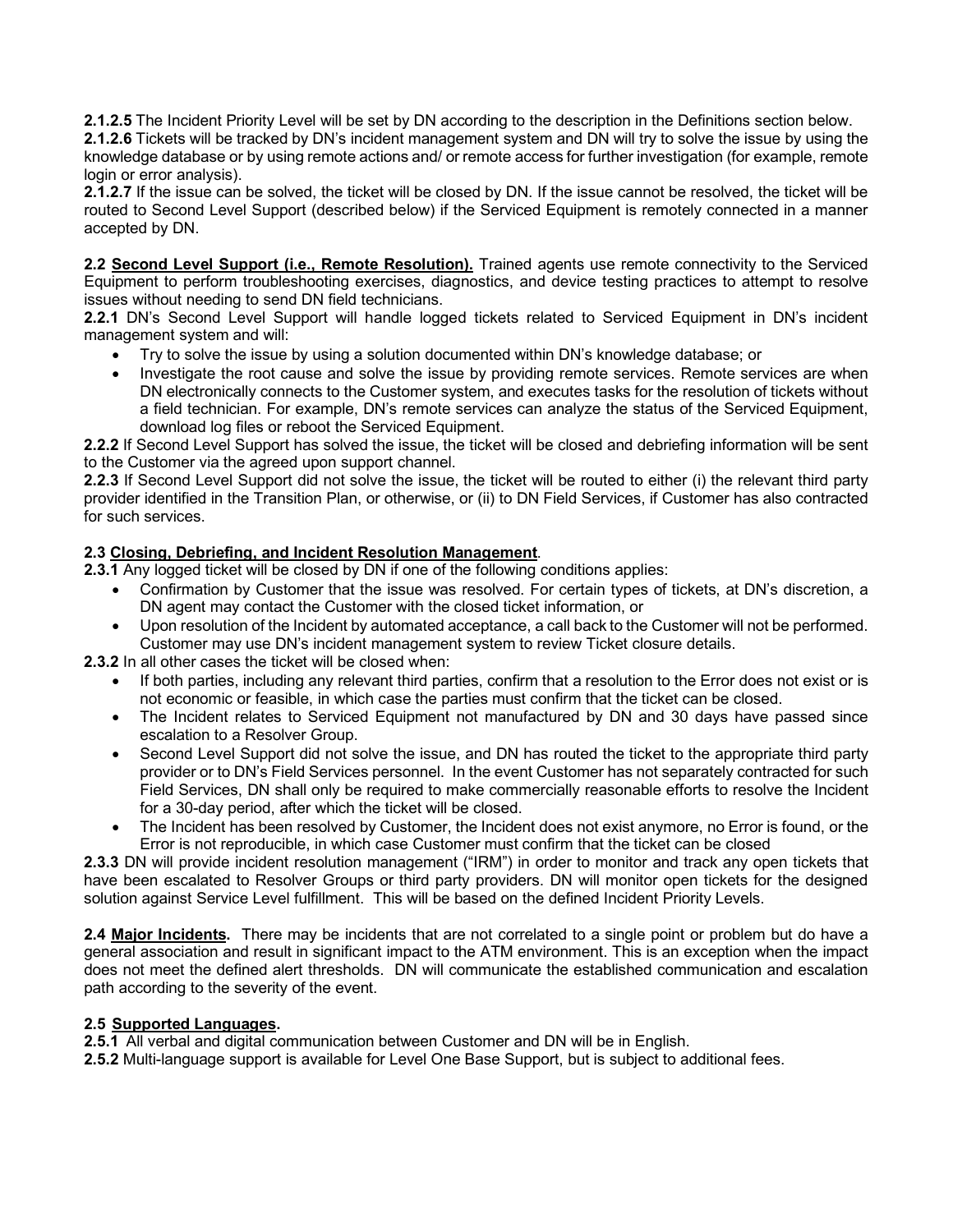**2.6 Ongoing Activities**. DN will provide maintenance and management of the solution. DN will also use reasonable efforts to troubleshoot ATMs that are unresponsive and will make reasonable efforts to correct them, including: remote ATM reboot; remote sync with the server; re-installation of software; and/or dispatch to DN's Second Line Maintenance Services, if the Customer has also contracted for such services. If all reasonable troubleshooting activities have been exhausted, DN will inform the Customer of the issue.

# **3. OUT OF SCOPE.**

Any requests for items not listed in scope, or deviations from DN's standard offer, will require a Change Request document or separate agreement and Customer signature. Additional charges may apply and will be documented on a Change Request form.

# **4.TRANSITION PLAN.**

**4.1 Transition Plan**. DN and Customer will agree on the necessary steps in order to bring the ISD Services into operation., including in accordance with DN's telecommunications requirements for this service. The following activities will be a part of such a transition plan:

**4.1.1** Conduct a project kick-off call with Customer's assigned personnel to:

- Introduce Customer's point of contact(s) to the assigned DN transition team;
- Review all party's responsibilities;
- Review project scope and Customer's requirements; and
- Review Customer's network environment.

**4.1.2** Mutually agree on an internal escalation process to include thresholds for escalation and contact information. **4.1.3** Schedule all service-related activities and communications for installation and onboarding, including Customer provision of infrastructure expert(s).

**4.1.4** The parties will mutually agree how the scope of ISD Services will be transitioned to DN. If not otherwise agreed, the target time for transitioning the services is generally three months and the Customer will provide a subject matter expert to support the transition. The Parties will agree on the following:

- ISD ramp up plan.  $\bullet$
- Final automated channels used for ticket logging.  $\bullet$
- Training time for DN's ISD agents so they are familiar with Customer's environment.
- Design of ISD process documentation.
- Setup of parameters in DN's system to ensure an effective ticket processing and handling within the agreed service coverage options described in Section 6.
- Setup of ticket routing workflow in the parties' systems.
- Setup of open ticket monitoring rules for Incident Resolution Management as described in Section 2.3.3.

## **5. CUSTOMER SUPPORTING ACTIVITIES.**

**5.1** Customer is required to have a supported Windows Operating System and minimum hardware and bandwidth requirements (which may vary based on fleet size).

**5.2** Customer will make available the software build for DN's software agent integration, training and automation resolution testing activities that may need to take place. Software configurations that deviate significantly beyond the base image supplied to the Customer (base image, monitoring agent already installed, toolset connectivity), must be reviewed and approved by DN's services organization and compared to DN's base image before ISD activities can commence.

**5.3** Customer will adjust security, access controls, and permissions to enable the functionality of DN's software agent tools at the Serviced Equipment.

**5.4** Customer will supply Serviced Equipment for any training and testing activities that may need to take place.

**5.5** A service governance model will be put in place between the parties to manage day-to-day operations.

**5.6** Customer will install or will allow DN to install DN's software agent on Serviced Equipment to interface with supported hardware, software and devices.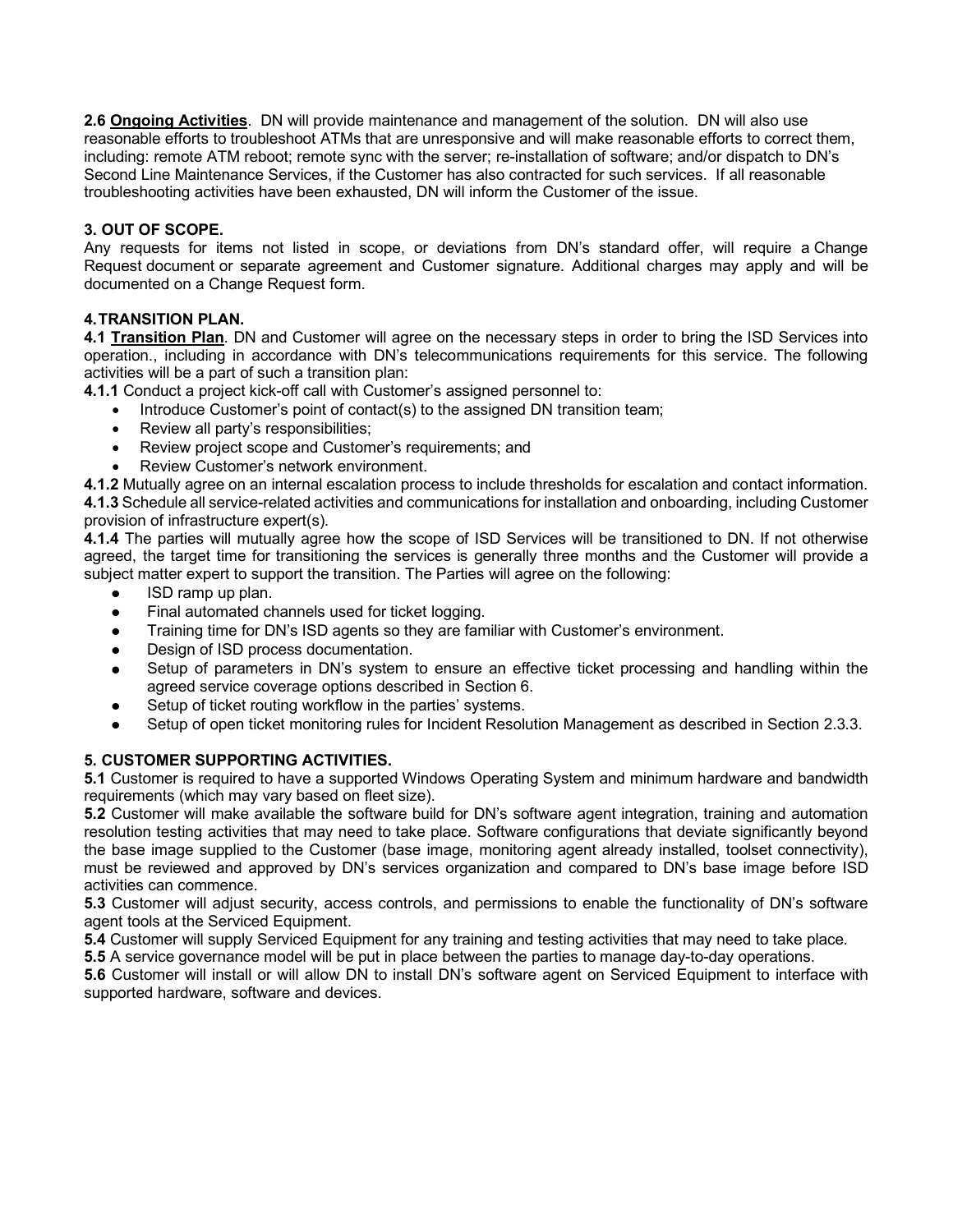## **6. SERVICE COVERAGE OPTIONS.**

| <b>Service Option</b>   | <b>Service Desk Component</b>                                                   | <b>National Public Holidays</b> |
|-------------------------|---------------------------------------------------------------------------------|---------------------------------|
| <b>Basic</b>            | • Call Acceptance<br>• Second Level Support<br>• Incident Resolution Management | Excluded                        |
| Core                    | • Call Acceptance<br>• Second Level Support<br>• Incident Resolution Management | Excluded                        |
| <b>Enhanced</b>         | • Call Acceptance<br>• Second Level Support<br>• Incident Resolution Management | Excluded                        |
| Premium                 | • Call Acceptance<br>• Second Level Support<br>• Incident Resolution Management | Included                        |
| <b>Optional Add-Ons</b> | • Level One Base Support (to replace Call Acceptance)<br>• a Solution Expert    | Excluded                        |

Service times are established locally and will be communicated to Customer in advance, according to language and operational needs.

### **7. Reports and Service Levels.**

DN may report on key performance indicators on a monthly basis, as mutually agreed by the parties. Key performance indicators shall be for tracking and discussion purposes only and provide an analytical basis for future decision making by Customer. Key performance indicators do not give rise to penalties or remedies in the event they are not met. The Parties agree to review the quality of the services on quarterly basis.

### **7.1 Service Levels**.

Any applicable Service Levels or Key Performance Indicators are specified in the Ordering Document or will be otherwise provided upon request.

## **8. DEFINITIONS.**

"Call Acceptance" is as described in Section 2.1.1.

"Change Request" means a change requested by either party to an Ordering Document or other agreement that is in effect, for products, software or services not otherwise covered in such agreement, the documentation and negotiation of which is accomplished through DN's standard change control process. A Change Request may be required if DN reasonably deems it necessary due to unforeseen circumstances, or if Customer has made a request that increases the scope of DN's agreed-upon services.

"Error" is an abnormal condition causing the Serviced Equipment to become inoperative or unable to confirm to its specifications.